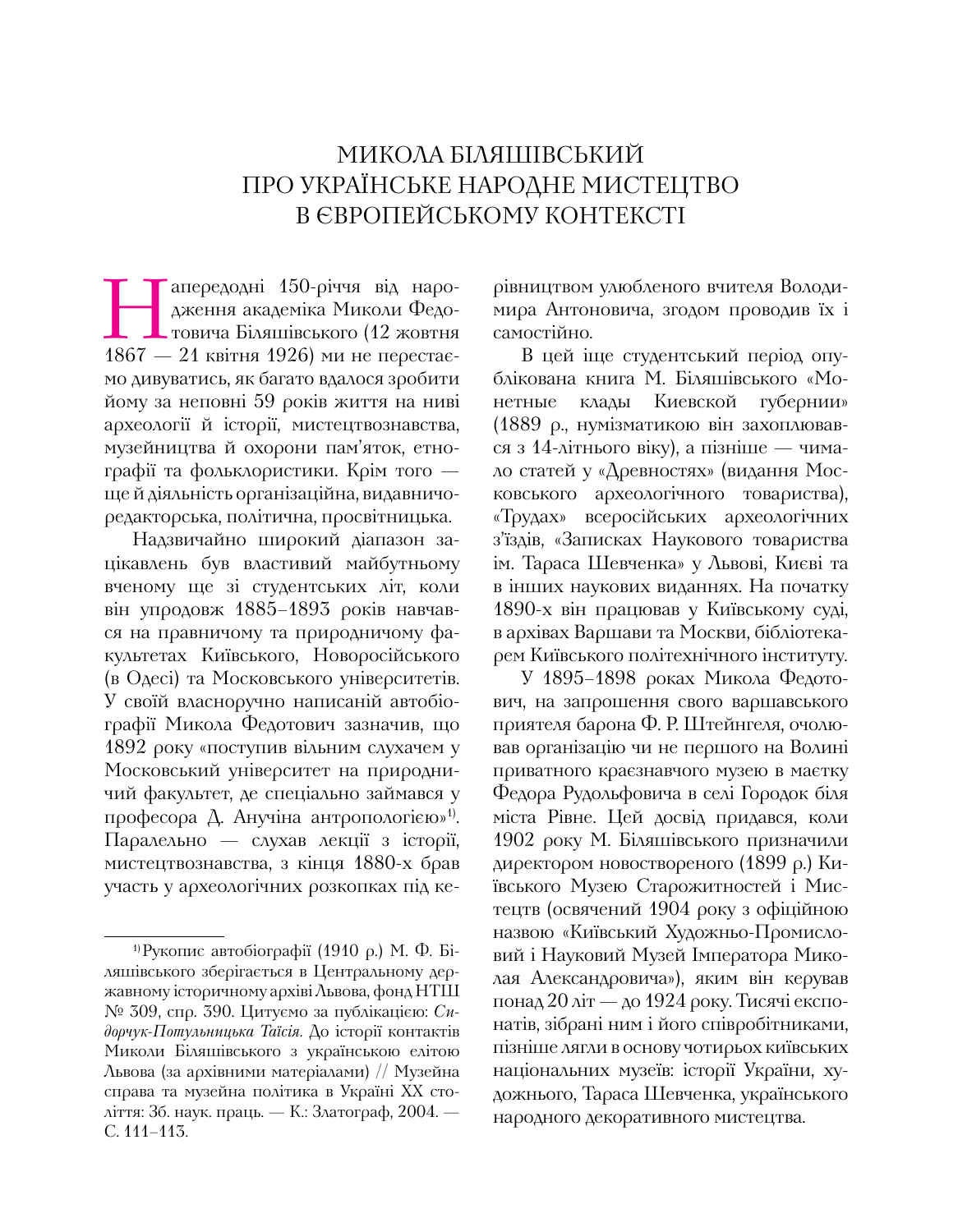## M. Biliashivskyi's vision of Ukrainian folk art in the European context

 $\bigcap_{\text{P}}$ n the eve of the 150th birth an-<br>
piversary of Academician Mykola<br>
Biliashivskyi (October 12, 1867 —<br>
Aoril 21, 1926) we cannot belo but admire niversary of Academician Mykola Biliashivskyi (October 12, 1867 — April 21, 1926) we cannot help but admire how much work he managed to do in less than 59 years of his life in the field of archaeology, history and the history of art, museology and protection of monuments, ethnography and folklore. Moreover, he took part in enormous organizational, publishing and editorial, political and educational activities.

An extremely broad range of interests was a desired characteristic of a future scientist during his student years when he was studying at the law and natural science departments of Kyiv, Novorossiisk (Odessa) and Moscow Universities in 1885–1893. In his autobiography M. Biliashivskyi mentions that by 1892 "he became a non-matriculated student of faculty of natural sciences of Moscow University", where he "studied anthropology advised by Professor D. Anuchin"1). Meantime, M. Biliashivskyi was attending lectures on history and the history of art. Starting from the end of 1880s he also participated in archaeological excavations under the direction of his favorite teacher Volodymyr Antonovych, and later he resumed them independently.

Even during this early student period of life, M. Biliashivskyi already published several studies — the book *Coin treasures of Kiev province* in 1889 (he was into numismatics from the age of 14) and many following articles in *Antiquities* (under edition of the Moscow Archaeological Society), the *Proceedings* of Russian national archaeological congresses, the *Proceedings of Taras Shevchenko Society* in Lviv and Kiev, and other scientific journals. In the early 1890s he worked in the Kiev court, Warsaw and Moscow archives, library of Kyiv Polytechnic Institute.

In 1895–1898 by invitation of his friend Baron F. R. Steingel from Warsaw, M. Biliashivskyi was leading establishment of literally the first Volyn private museum located in the Steingel's mansion in the village Horodok near Rovno. This experience came useful to M. Biliashivskyi in 1902, when he was appointed as a director of the Kiev Museum of Antiquities and Arts, which was created only in 1899 and blessed in 1904 with the official name of Kyiv Art, Industry and Science Museum of Emperor Mykola Oleksandrovych. He was leading the museum for more than 20 years — until 1924. Thousands of artifacts, collected by M. Biliashivskyi and his staff, later formed the basis of the other four Kyiv national museums — Museum of Ukraine's History, Art Museum, Taras Shevchenko Museum and Ukrainian Folk Decorative Art Museum.

<sup>&</sup>lt;sup>1)</sup>The manuscript of M. Biliashivskyi's autobiography (1910) is kept in the Lviv Central State Historical Archive, at the fund no. 309 of Shevchenko Scientific Society, profile 390. It's quoted by the article *Sydorchuk-Potulnytska T.* Do istorii kontaktiv Mykoly Biliashivskoho z ukrainskoiu elitoiu Lvova (za arkhivnymy materialamy) [To the history of M. Biliashivskyi's contacts with the Lviv Ukrainian elite (according to archive materials)]. Muzeina sprava ta muzeina polityka v Ukraini XX stolittia. Zbirnyk naukovykh prats [Museology and museum policy in Ukraine of the 20th century. Collection of scientific papers]. Kyiv, Zlatograf Publ., 2004, pp. 111–113 (in Ukrainian).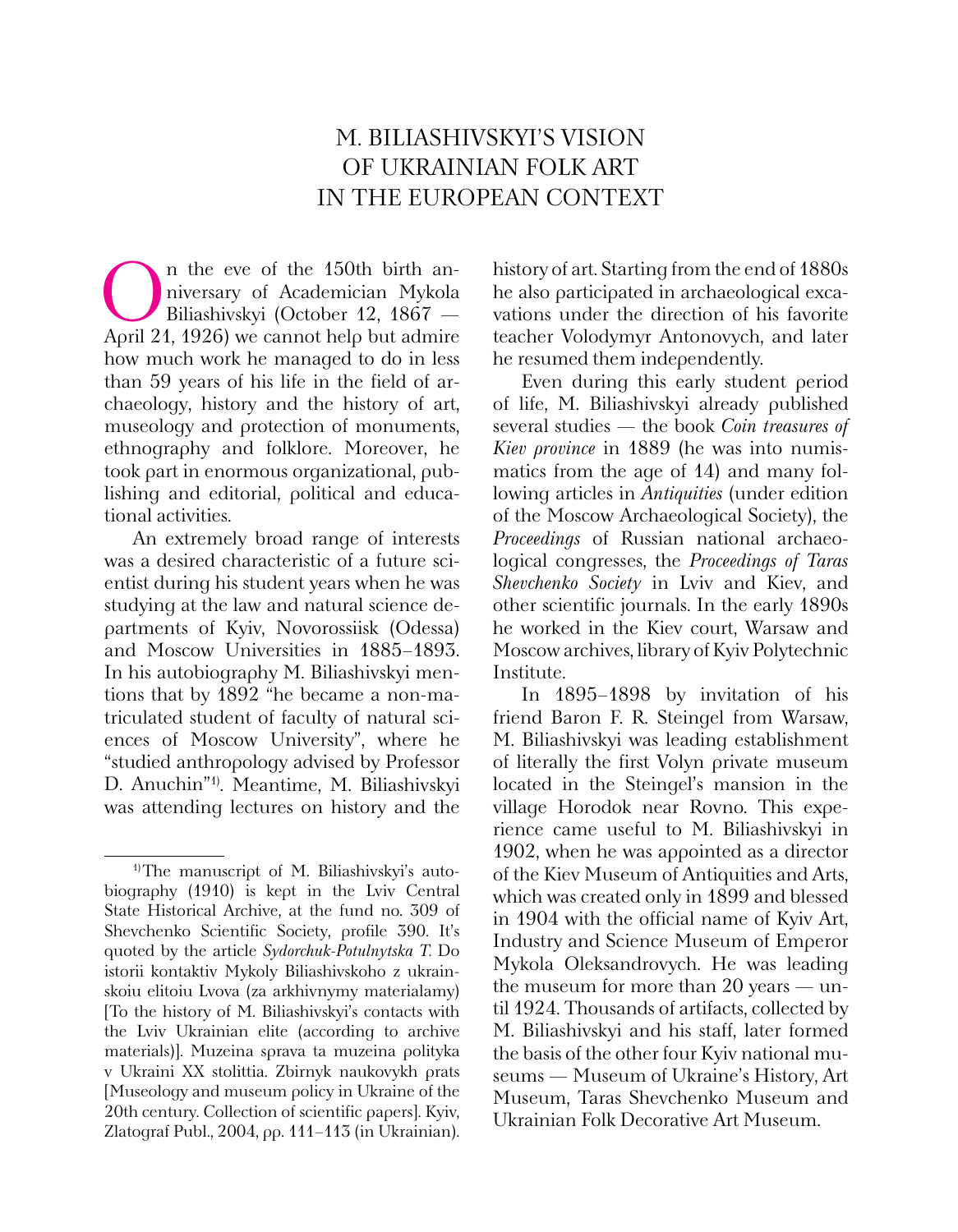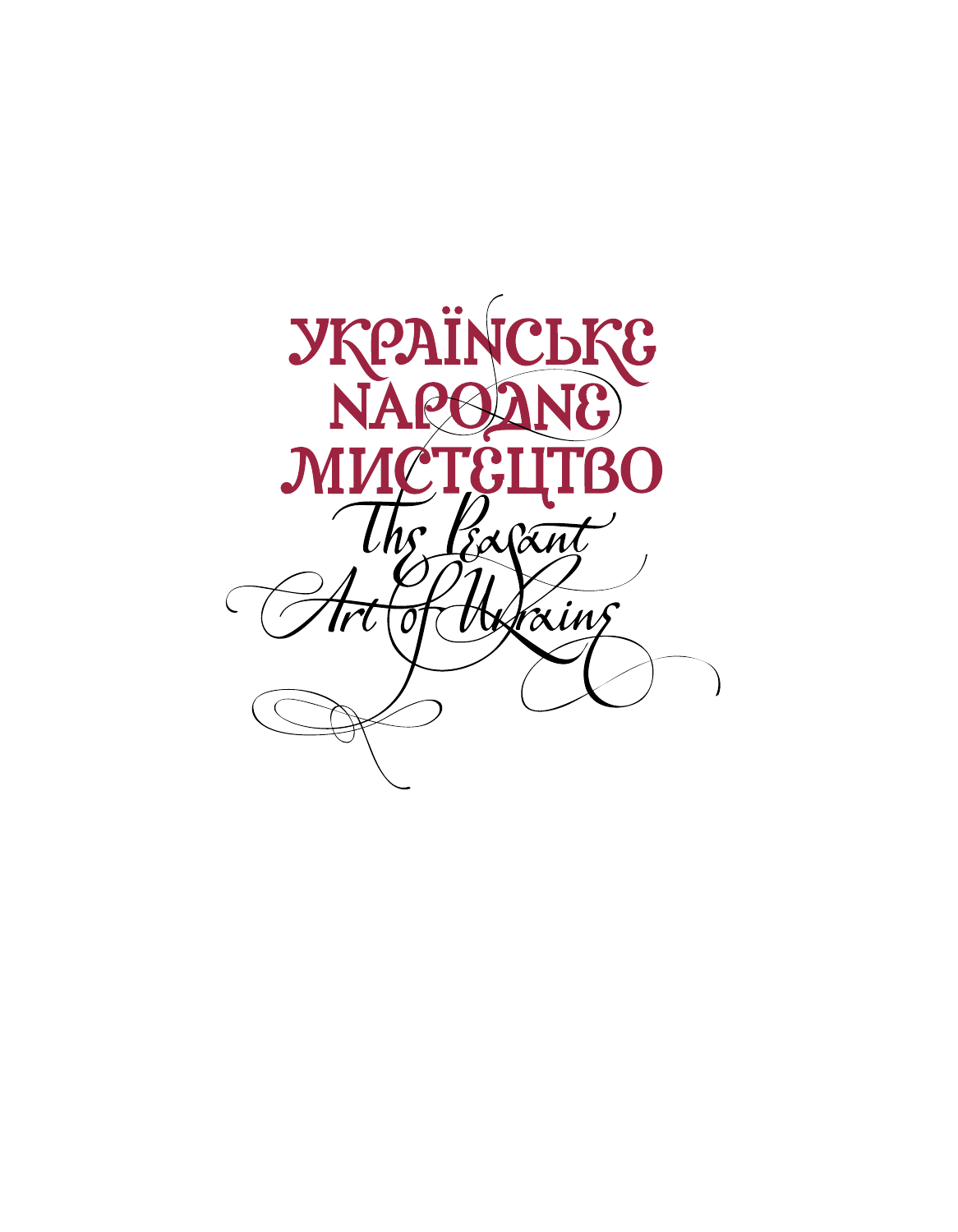made it a buffer-state between Europe and the nomad tribes; while this was the source of weakness of the Ukraine, its neighbours, Poland and Muscovy, considered it a "bone of contention". One after the other, in succession, they became her masters; they intrigued to prevent the country from becoming settled, and they denied it the advantages of peace, in order to keep it weak. Such a state of affairs could not but be reflected on the national art of the people. The conditions under which art could flourish were wanting, and in spite of other favouring circumstances — the natural gifts of the people, their high standard of taste, and their strong innate inclination towards beauty the results were not what they might have been under other circumstances.

The moment the people began to assume a semblance of tranquillity, as was the case, for instance, at the end of the seventeenth century, the inexhaustible fountain of national art was sure to manifest itself immediately and with vigour. The artistic tendencies would penetrate everywhere, they would embrace all the different sides of the national life, finding ample possibilities of application and realisation.

The struggle for independence, and the ill success of the Ukrainian people in that struggle, produced terrible conditions of life, conditions which restricted the free exercise of their individuality, ruined their national self-consciousness, and resulted in the sudden decrease and final atrophy of the energy of this naturally joyous and lively race. This process affected art as it did all other sides of life, and its influence on it was certainly very strong and of a highly negative kind.

The denationalisation of the upper classes of the Ukrainian community was one of the results of these vicissitudes, and

між Європою й кочовими племенами. Це було причиною слабкості України, і вона зробилася «яблуком розбрату» для сусідніх держав — Польщі й Московії. По черзі ці держави захоплювали Україну й були зацікавлені в тому, щоб не допустити її об'єднання, тож розпалювали війни, щоб залишити країну слабкою. Такий стан речей не міг не позначитися на національному мистецтві українців. Бракувало умов, за яких можливий розвиток мистецтва, тож, незважаючи на інші сприятливі чинники, — обдарованість людей, їхній розвинений естетичний смак і сильне вроджене тяжіння до прекрасного, — результати були аж ніяк не такими, якими могли б бути за інших обставин.

У той час, коли запановував хоча б видимий спокій, як це було, наприклад, наприкінці XVII століття, невичерпні джерела національного мистецтва негайно починали потужно бити. Художня творчість проникала всюди, охоплюючи різноманітні аспекти національного життя й знаходячи широкі можливості для реалізації.

Поразка українського народу в боротьбі за незалежність породила жахливі умови життя, умови, які обмежили прояви національної самобутності, скалічили національну самосвідомість і зрештою призвели до стрімкого зниження та остаточного вичерпання енергії радісного й життєлюбного за своєю природою етносу. Цей процес торкнувся, зокрема, і мистецтва, і такий вплив, безперечно, був дуже сильним і надзвичайно руйнівним.

Денаціоналізація вищих прошарків українського суспільства була одним із наслідків цих історичних подій, і вона також мала надзвичайно руйнівний вплив на українське мистецтво. Сфера побутування цього мистецтва звузилася, його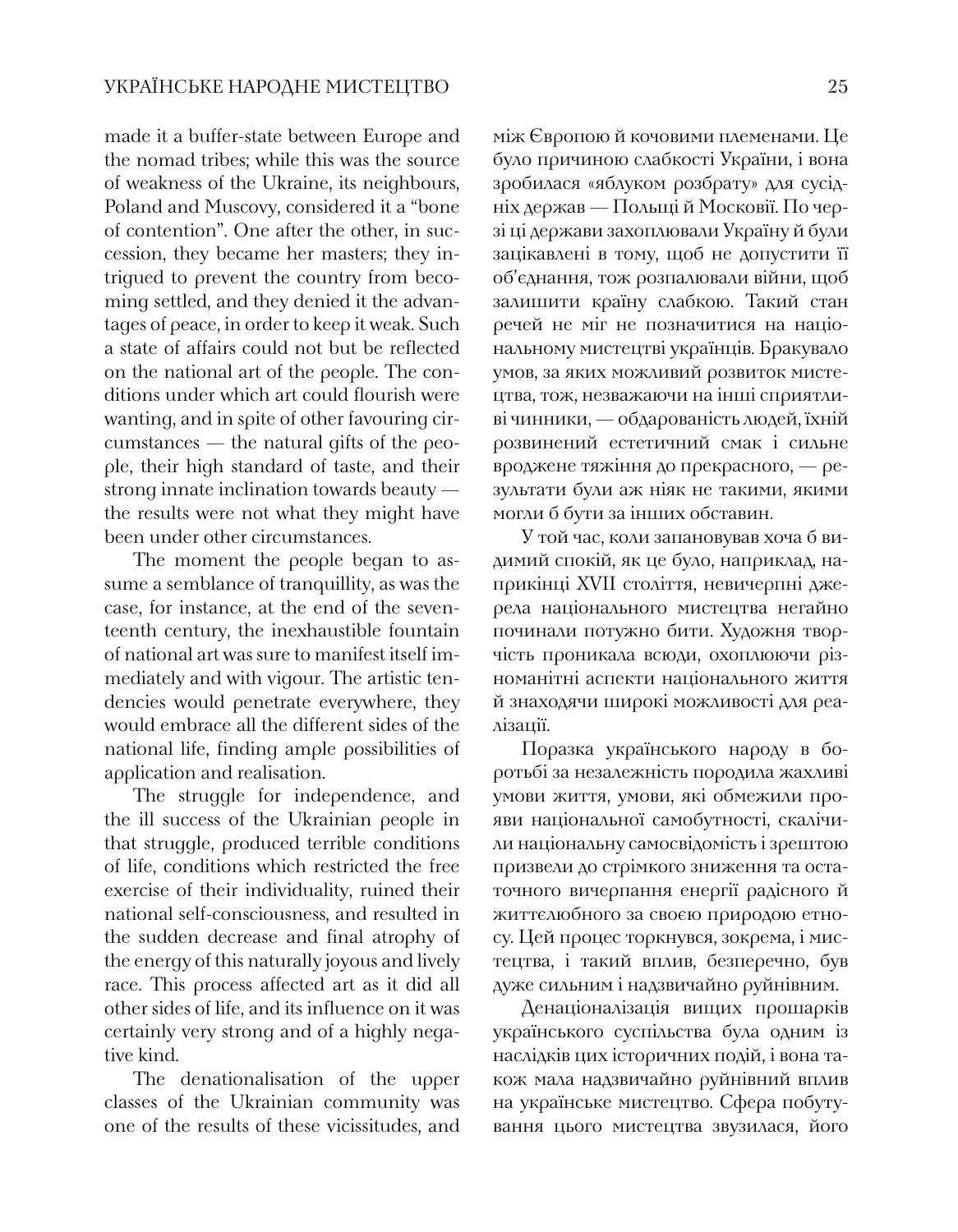

UKRAINE | Україна

coincided with that period, and the revival of other museums (those of Poltava, Tchernihov, Zhitomir, Kamenetz, Kherson) greatly helped the work of the pioneers. At the present time there are already large collections in existence. Still, they are not yet sufficiently comprehensive to give any clear and full idea of the Ukrainian peasant art in all its branches; this goal is not yet even in view. Every fresh excursion into the country produces something so strikingly new that it often opens up new fields of applied art; sometimes it seems as if the stock of articles in possession of the peasants was inexhaustible.

Lately the peasant industries have been studied from the point of purely practical considerations. The decline of the people's wealth and the impoverishment of the peasant class have called forth certain legislaХерсоні), що значною мірою сприяло розгортанню діяльності дослідників-піонерів. Наразі вже існують великі колекції, проте вони ще недостатньо повні, щоб дати чітке й комплексне уявлення про українське народне мистецтво у всіх його проявах; ця мета поки що перебуває навіть поза полем зору. Кожна нова експедиція в сільську місцевість віднаходить щось настільки разюче нове, що часто відкриває незнані раніше сфери декоративно-ужиткового мистецтва. Іноді здається, наче запас мистецьких витворів у селян невичерпний.

Останнім часом сільські промисли вивчали з позиції суто практичних міркувань. Зниження рівня життя народу загалом і зубожіння селян як суспільного прошарку зокрема спричинилися до певних змін у державній політиці, серед яких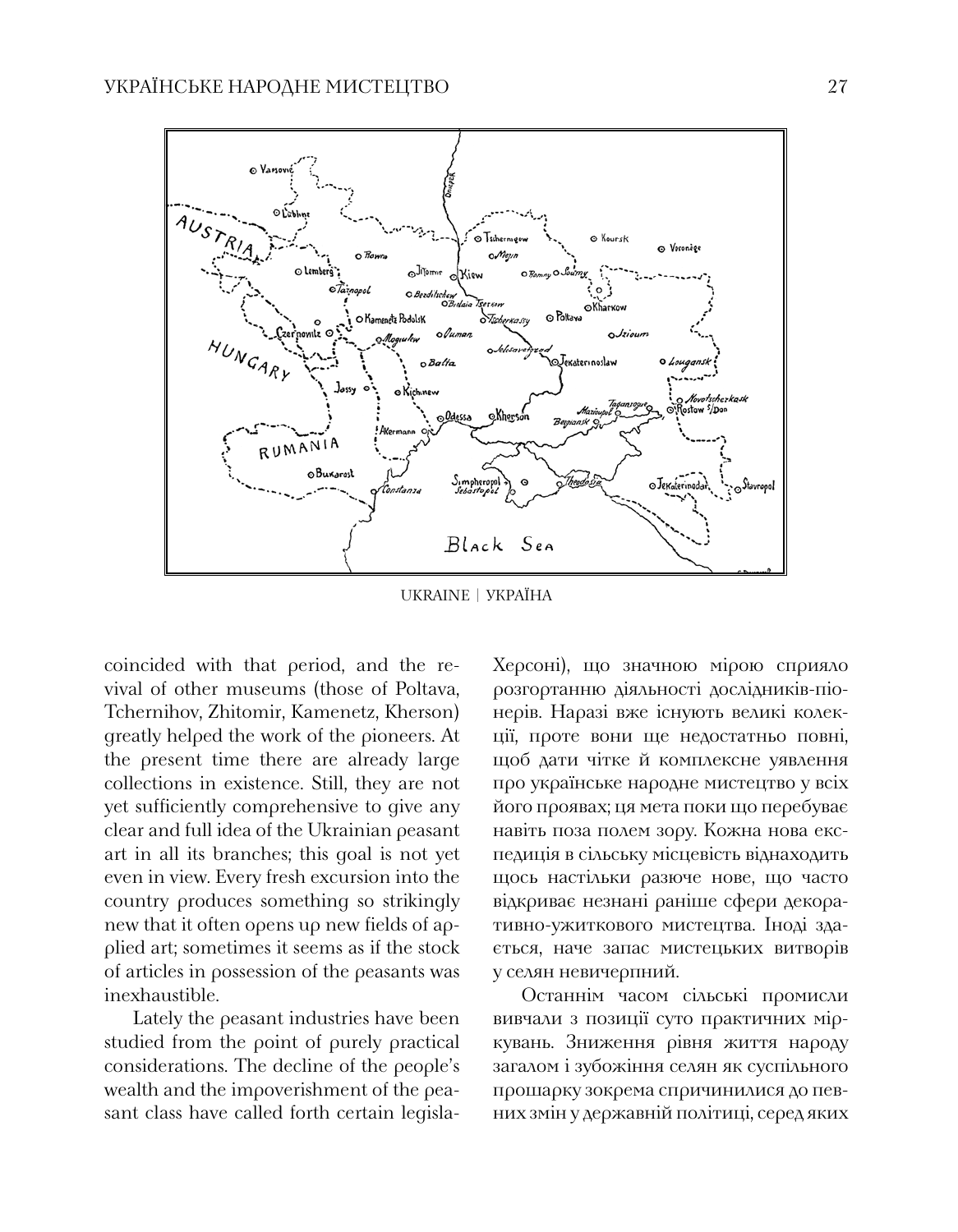

1. peasant family from kieff, south Ukraine 1. селянська родина з київщини



2. PREPARING THE HEMP IN KIEFF, SOUTH U 2. тіпання конопель. київщина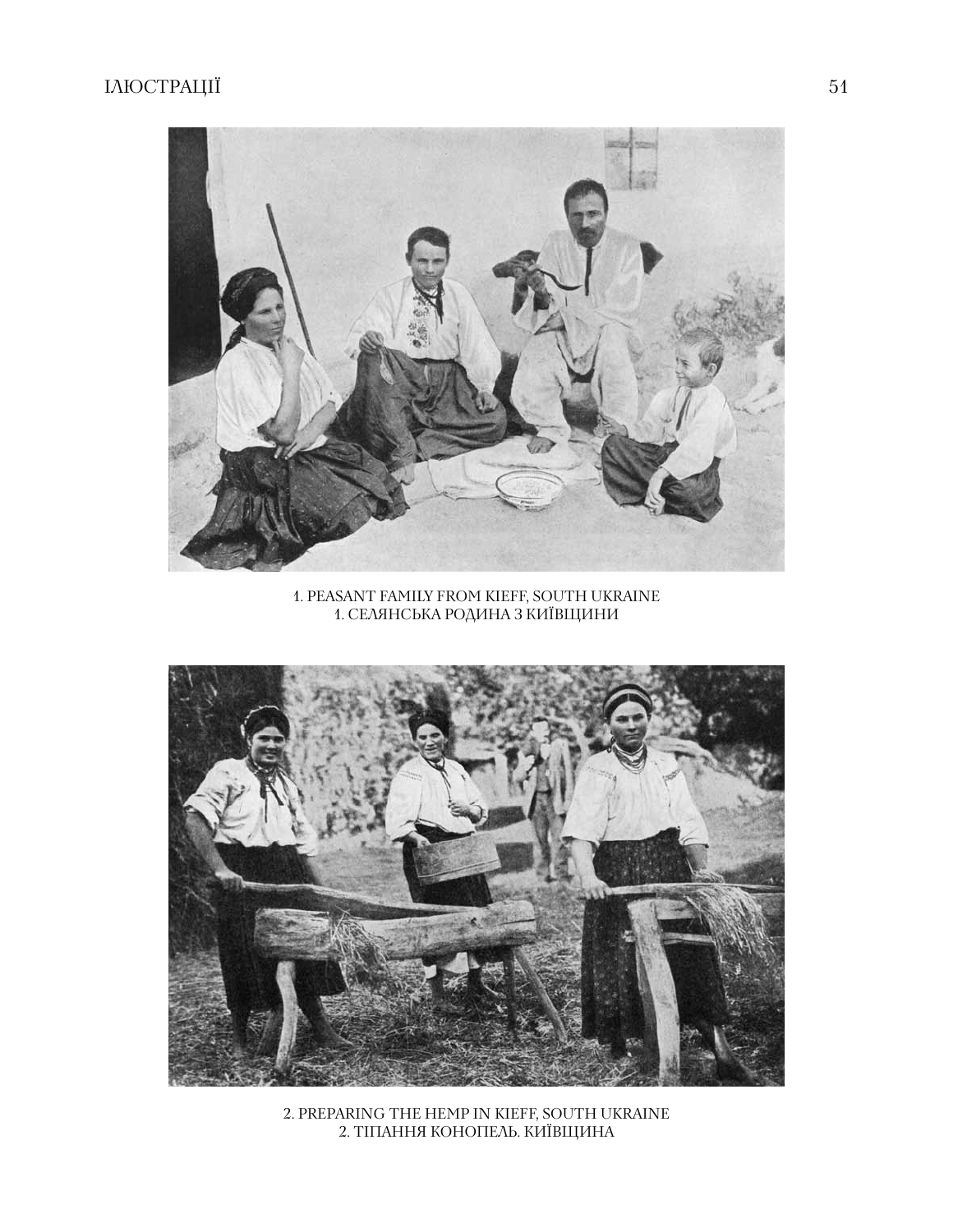# ілюстрації 59

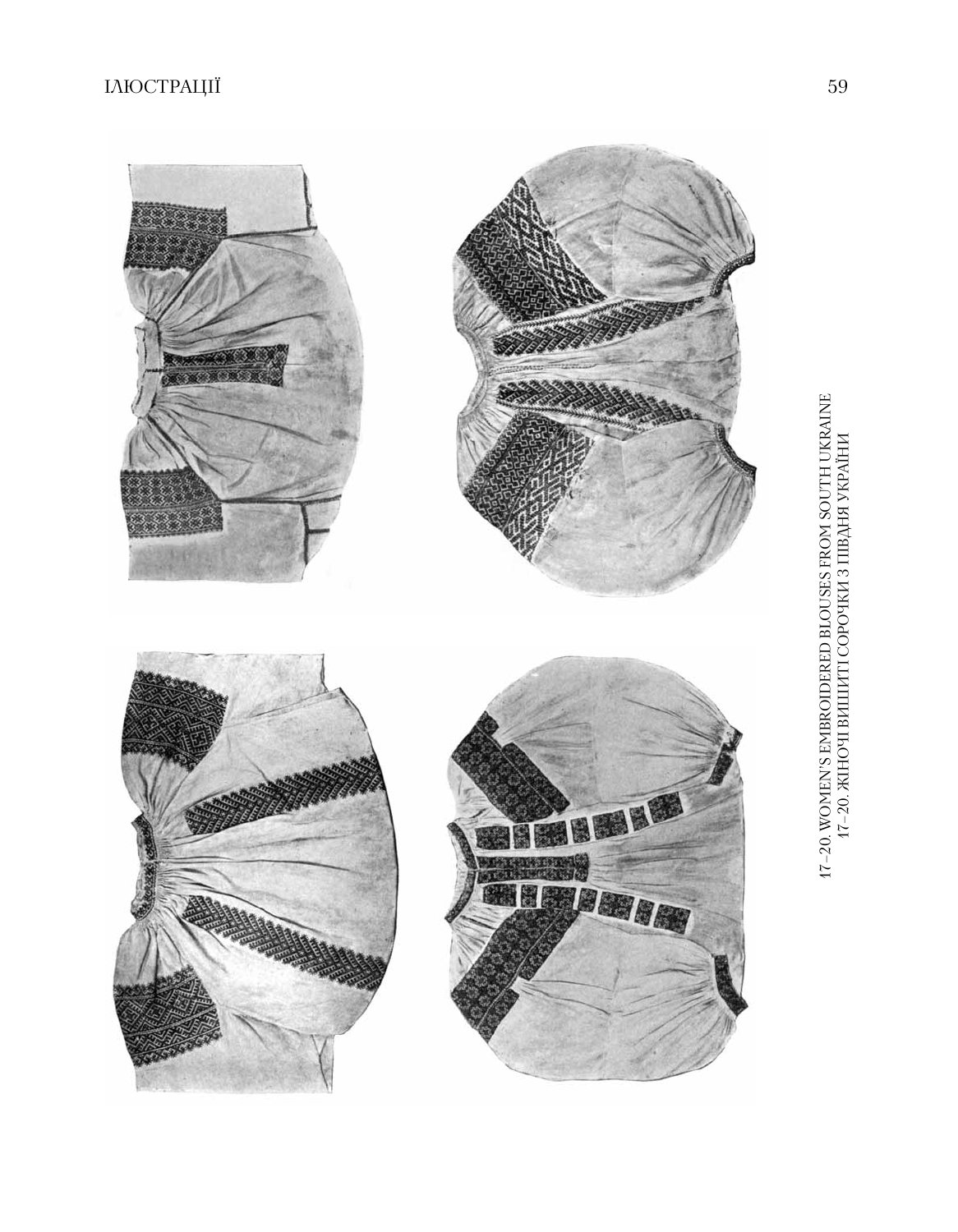### 76 illustrations



#### 71–76. glass jugs, bottles, and tumbler 71–76. скляні глечики, пляшки та склянка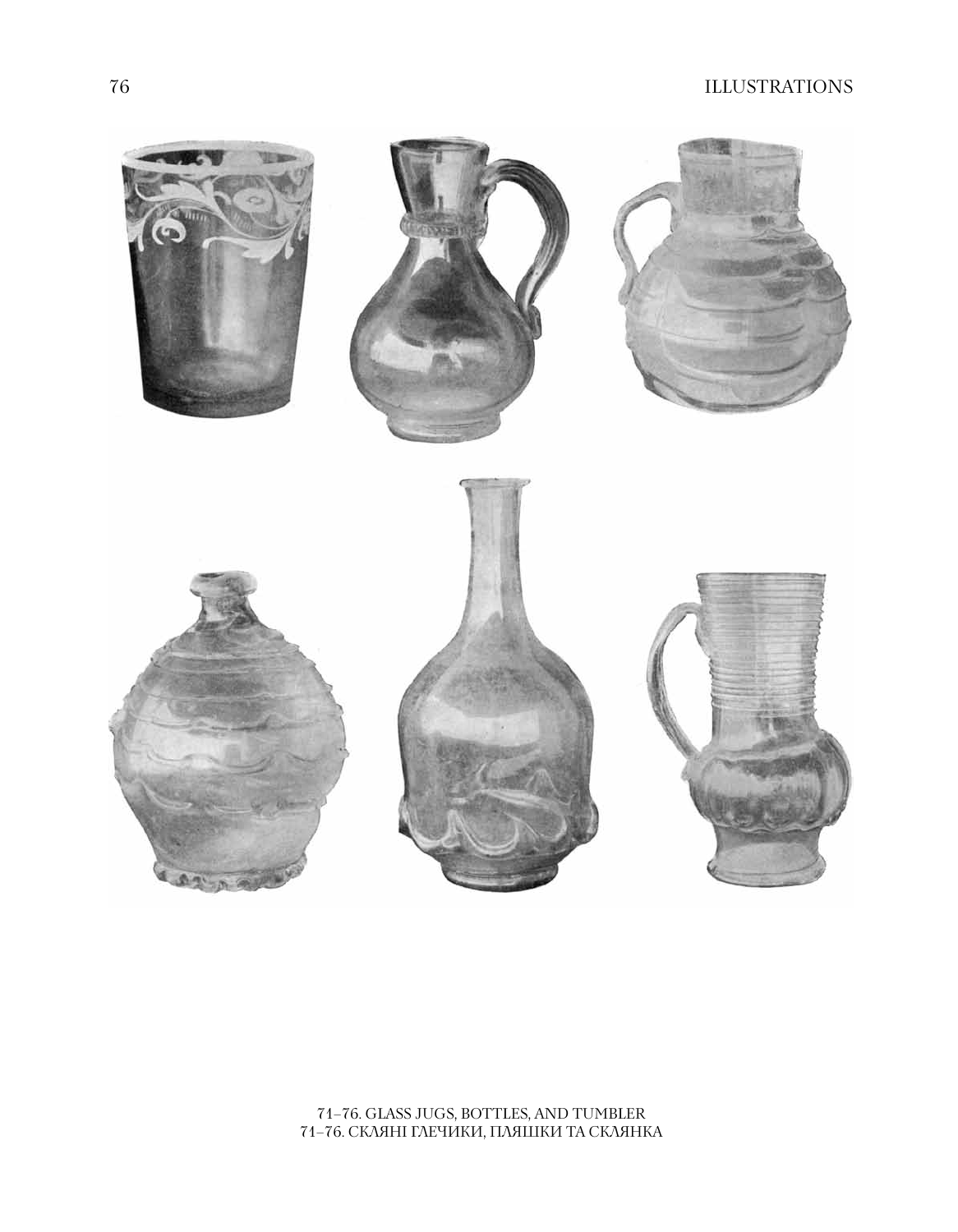

30. ПОДРУЖЖЯ ЗА СТОЛОМ. КИЇВЩИНА. ПОЧ. ХХ СТ. СВІТЛИНА Й. КНИПОВИЧА ЗО. СОUPLE AT A TABLE. KYIV REGION. EARLY 20th CENTURY. A PHOTOGRAPH BY Y. KNYPOVYCH 30. ПОДРУЖЖЯ ЗА СТОЛОМ. КИЇВЩИНА. ПОЧ. ХХ СТ. СВІТЛИНА Й. КНИПОВИЧА<br>30. COUPLE AT A TABLE. KYIV REGION. EARLY 20th CENTURY. A PHOTOGRAPH BY Y. KNYPOVYCH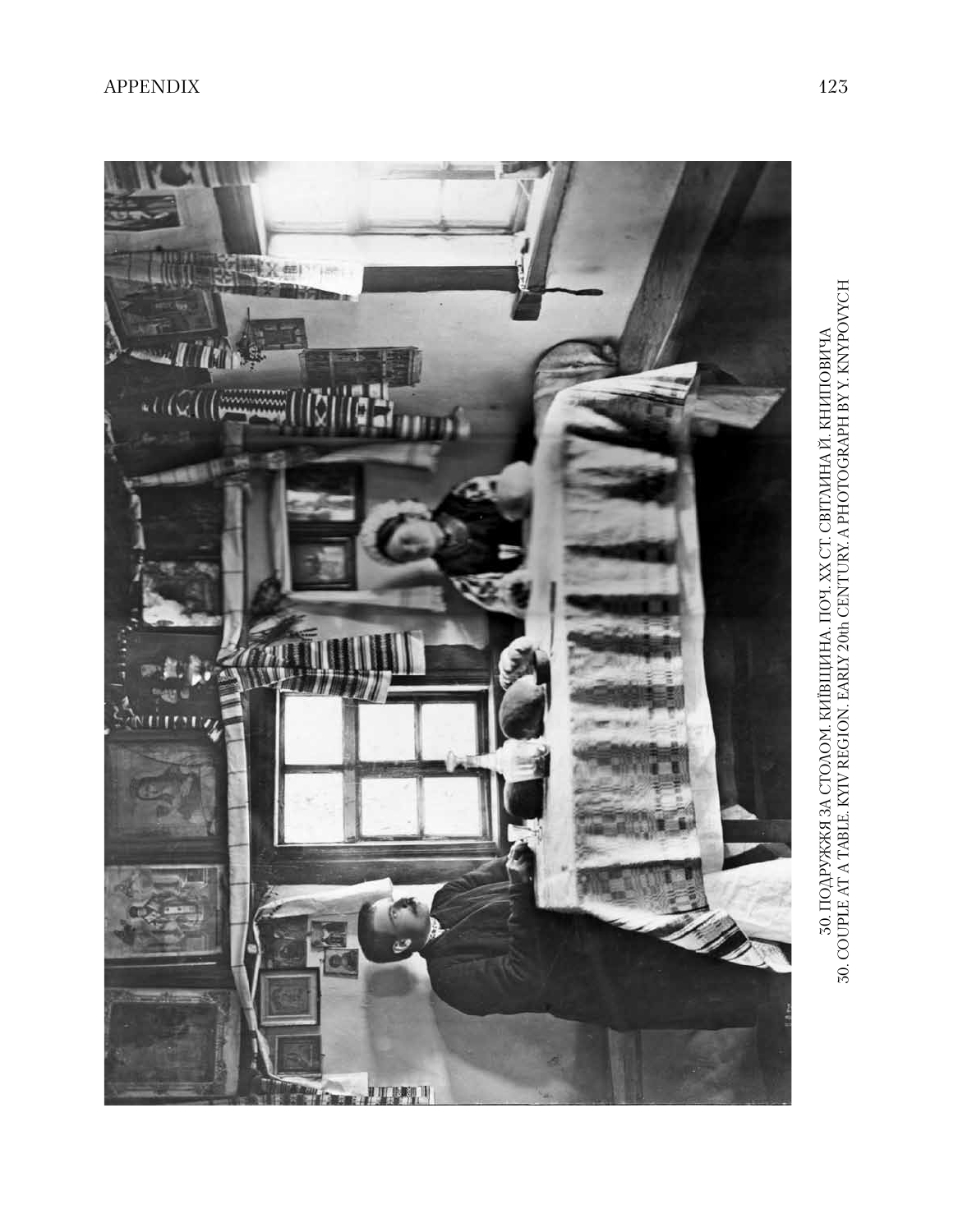

47. XOOILII HA IIPICTAHI. C. IIPOXOPIBKA HA KAHIBILIVIHI. 1892. CBITNIHA M. Ф. БІЛЯШІВСЬКОГО 47. BOYS IN A BOAT LANDING PLACE. PROKHORIVKA VILLAGE, KANIV DISTRICT. 1892. A PHOTOGRAPH BY M. BILIASHIVSKYI 47. Хлопці на пристані. с. Прохорівка на канівщині. 1892. світлина м. ф. біляшівського 47. Boys in a boat landing place. Prokhorivka village, Kaniv district. 1892. A photograph by M. Biliashivskyi